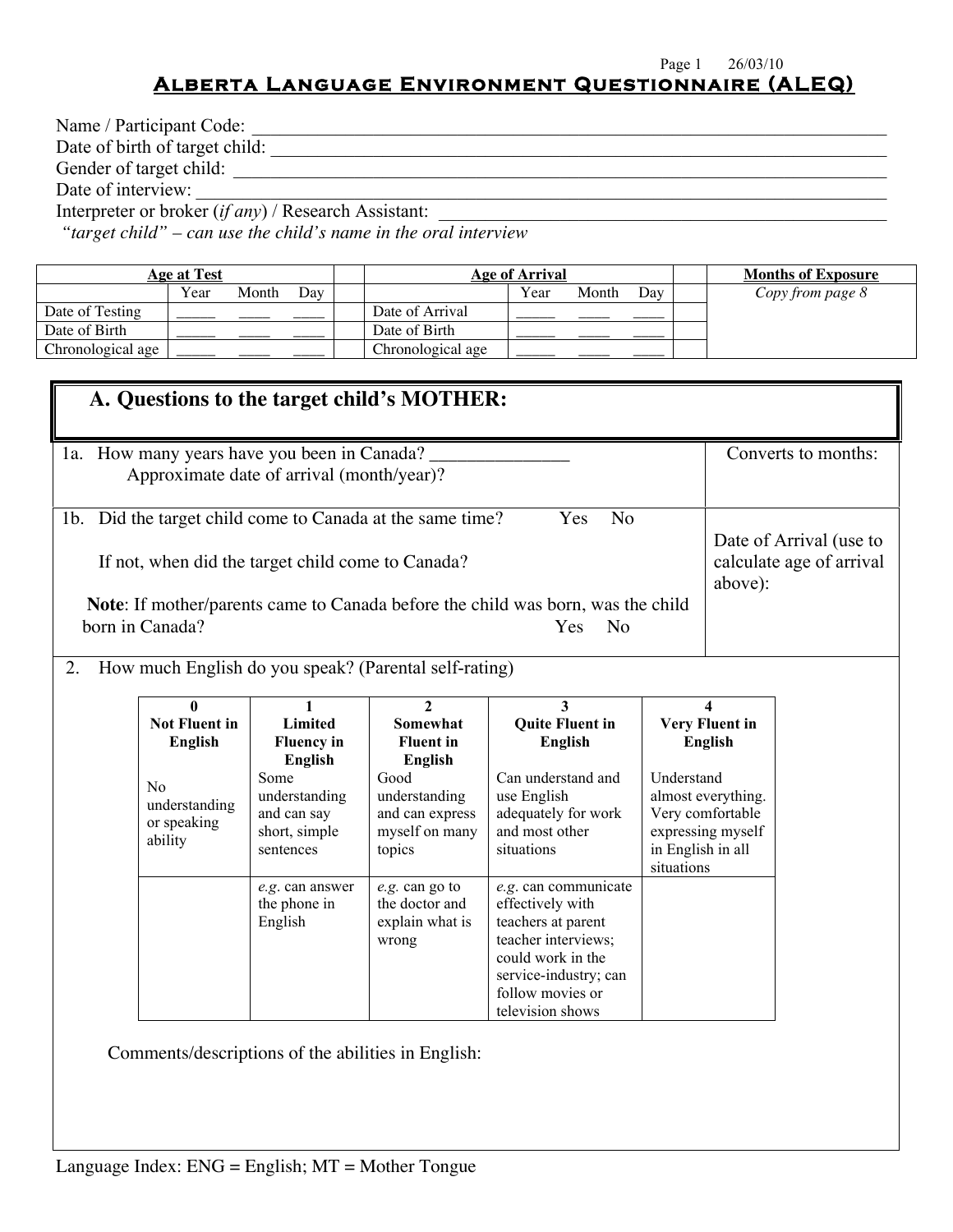|                                                                      |                                                                                                                            |                                          |                                        |     | Page 2                                                                    | 26/03/10                                            |
|----------------------------------------------------------------------|----------------------------------------------------------------------------------------------------------------------------|------------------------------------------|----------------------------------------|-----|---------------------------------------------------------------------------|-----------------------------------------------------|
| 3.                                                                   | What language(s) do you speak with the target child?                                                                       |                                          |                                        |     |                                                                           | Score:<br>/4                                        |
| 0                                                                    |                                                                                                                            | $\mathbf{2}$                             |                                        | 3   | 4                                                                         |                                                     |
| <b>ENG</b> never<br><b>MT</b> always                                 | <b>ENG</b> seldom<br><b>MT</b> usually                                                                                     | <b>ENG 50%</b><br>MT 50%                 | <b>ENG</b> usually<br><b>MT</b> seldom |     | <b>ENG</b> almost<br>always MT almost<br>never                            | <b>Include in Language Use</b><br>Score (on page 7) |
| 4. What language(s) does the target child speak with his/her mother? |                                                                                                                            |                                          |                                        |     |                                                                           | Score:<br>/4                                        |
| $\bf{0}$<br><b>ENG</b> never<br><b>MT</b> always                     | 1<br><b>ENG</b> seldom<br><b>MT</b> usually                                                                                | $\mathbf{2}$<br><b>ENG 50%</b><br>MT 50% | <b>ENG</b> usually<br><b>MT</b> seldom | 3   | $\overline{\mathbf{4}}$<br><b>ENG</b> almost<br>always MT almost<br>never | <b>Include in Language Use</b><br>Score (on page 7) |
| 5.                                                                   | What language do you speak <i>most often</i> with the other people in your home?                                           |                                          |                                        |     |                                                                           | Score:<br>/4                                        |
|                                                                      | <b>Most Mother</b><br><b>Tongue</b>                                                                                        | $\bf{0}$                                 | 4<br><b>Mostly English</b>             |     |                                                                           | Enter as a variable in the<br>Data File             |
|                                                                      | 6a. Do you work outside the home?<br>Or are you a student?<br>6b. If yes, is the language of the workplace/school English? |                                          |                                        | Yes | N <sub>o</sub>                                                            |                                                     |
| $\bf{0}$                                                             | 1                                                                                                                          | $\overline{2}$                           |                                        | 3   | $\overline{\mathbf{4}}$                                                   |                                                     |
| <b>ENG</b> never<br><b>MT</b> always                                 | <b>ENG</b> seldom<br><b>MT</b> usually                                                                                     | <b>ENG 50%</b><br>MT 50%                 | <b>ENG</b> usually<br><b>MT</b> seldom |     | <b>ENG</b> almost<br>always MT almost<br>never                            | Score:<br>/4                                        |
|                                                                      |                                                                                                                            |                                          |                                        |     |                                                                           |                                                     |
| 7.<br>Canada)?                                                       | How many years of education do you have (including home country and                                                        |                                          |                                        |     |                                                                           | Please note any other<br>educational                |
|                                                                      | <b>Education</b>                                                                                                           |                                          | <b>Completed?</b><br>N <sub>0</sub>    |     | <b>Years of School</b>                                                    | experiences here:                                   |
|                                                                      | Primary<br>Yes                                                                                                             |                                          |                                        |     | 6                                                                         |                                                     |
|                                                                      | Secondary<br>Yes                                                                                                           |                                          |                                        | 6   |                                                                           |                                                     |
| College                                                              |                                                                                                                            | Yes                                      | No                                     |     | $\overline{2}$                                                            |                                                     |
| University – Degree                                                  |                                                                                                                            | Yes                                      | No                                     |     | $\overline{4}$                                                            |                                                     |
| University - Master                                                  |                                                                                                                            | Yes                                      | No                                     |     | $\overline{2}$                                                            |                                                     |
| University - PhD                                                     |                                                                                                                            | Yes                                      | N <sub>o</sub>                         |     | $\overline{4}$                                                            |                                                     |
|                                                                      |                                                                                                                            |                                          |                                        |     |                                                                           |                                                     |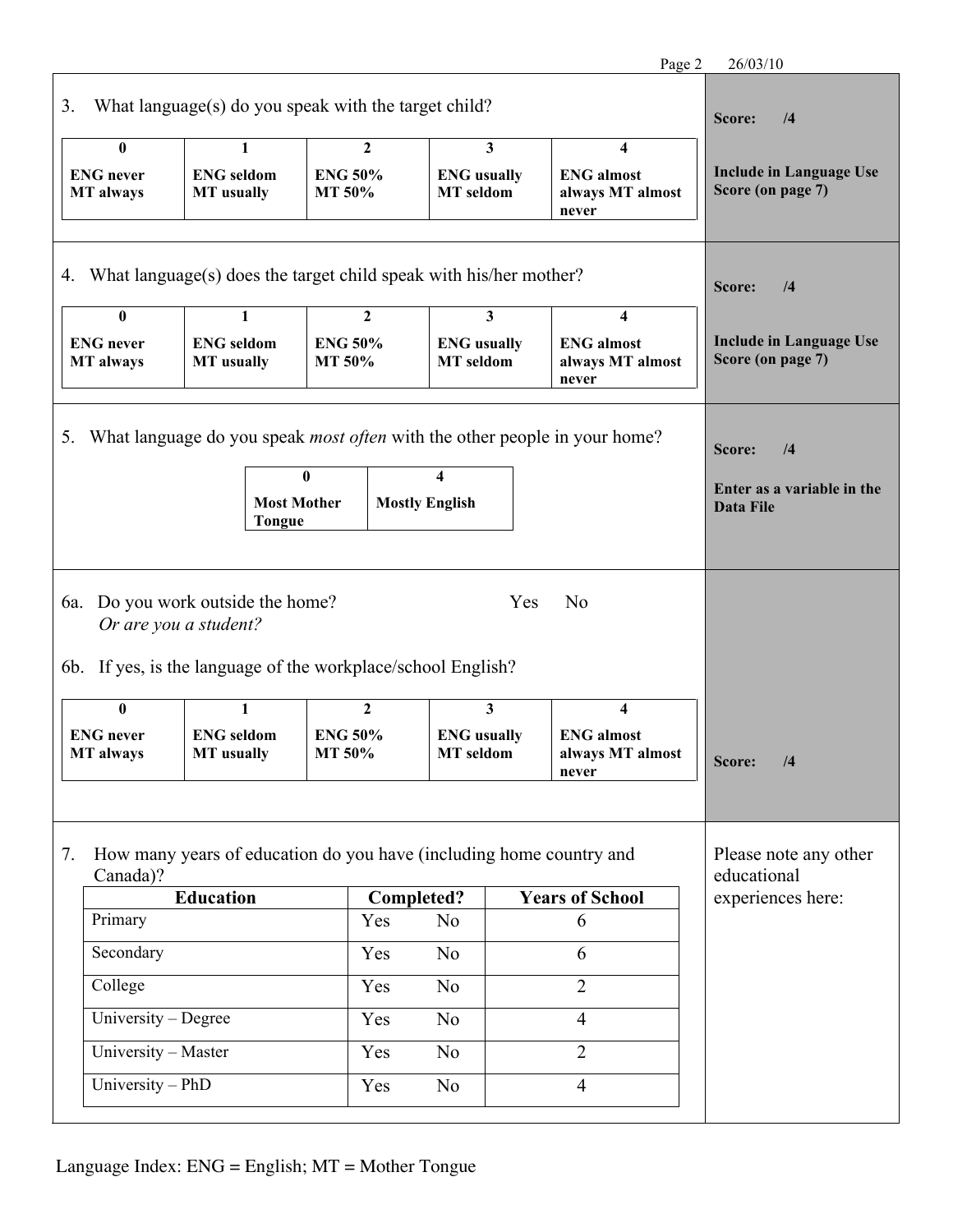# **B. Questions to the target child's FATHER**

8. How many years have you been in Canada?

Approximate date of arrival (month/year)?

9. How much English do you speak? (Parental self-rating)

|                                                  | $\bf{0}$<br><b>Not Fluent in</b><br>English               | $\mathbf{1}$<br>Limited<br><b>Fluency in</b><br>English                                                    | $\overline{2}$<br>Somewhat<br><b>Fluent</b> in<br>English            |                                                          | 3<br><b>Quite Fluent in</b><br><b>English</b>                                                                   |                                               | 4<br><b>Very Fluent in</b><br><b>English</b>                |                                |
|--------------------------------------------------|-----------------------------------------------------------|------------------------------------------------------------------------------------------------------------|----------------------------------------------------------------------|----------------------------------------------------------|-----------------------------------------------------------------------------------------------------------------|-----------------------------------------------|-------------------------------------------------------------|--------------------------------|
|                                                  | N <sub>0</sub><br>understanding<br>or speaking<br>ability | Some<br>understanding<br>and can say<br>short, simple<br>sentences                                         | Good<br>understanding<br>and can express<br>myself on many<br>topics | use English<br>and most other<br>situations              | Can understand and<br>adequately for work                                                                       | Understand<br>in English in all<br>situations | almost everything.<br>Very comfortable<br>expressing myself |                                |
|                                                  |                                                           | e.g. can answer<br>the phone in<br>English                                                                 | e.g. can go to<br>the doctor and<br>explain what is<br>wrong         | effectively with<br>follow movies or<br>television shows | e.g. can communicate<br>teachers at parent<br>teacher interviews;<br>could work in the<br>service-industry; can |                                               |                                                             |                                |
| 10.                                              |                                                           | Comments/descriptions of the abilities in English:<br>What language(s) do you speak with the target child? |                                                                      |                                                          |                                                                                                                 |                                               | Score:                                                      | /4                             |
| $\bf{0}$<br><b>ENG</b> never<br><b>MT</b> always | $\mathbf{1}$<br><b>ENG</b> seldom<br><b>MT</b> usually    | <b>ENG 50%</b><br>MT 50%                                                                                   | $\mathbf{2}$<br><b>MT</b> seldom                                     | $\mathbf{3}$<br><b>ENG</b> usually                       | $\overline{\mathbf{4}}$<br><b>ENG</b> almost<br>always MT almost<br>never                                       |                                               | Score (on page 7)                                           | <b>Include in Language Use</b> |
| 11.                                              |                                                           | What language(s) does the target child speak with his/her father?                                          |                                                                      |                                                          |                                                                                                                 |                                               | Score:                                                      | /4                             |
| $\bf{0}$<br><b>ENG</b> never<br><b>MT</b> always | $\mathbf{1}$<br><b>ENG</b> seldom<br><b>MT</b> usually    | <b>ENG 50%</b><br>MT 50%                                                                                   | $\mathbf{2}$<br><b>MT</b> seldom                                     | 3 <sup>1</sup><br><b>ENG</b> usually                     | $\Lambda$<br><b>ENG</b> almost<br>always MT almost<br>never                                                     |                                               | Score (on page 7)                                           | <b>Include in Language Use</b> |
|                                                  |                                                           |                                                                                                            |                                                                      |                                                          |                                                                                                                 |                                               |                                                             |                                |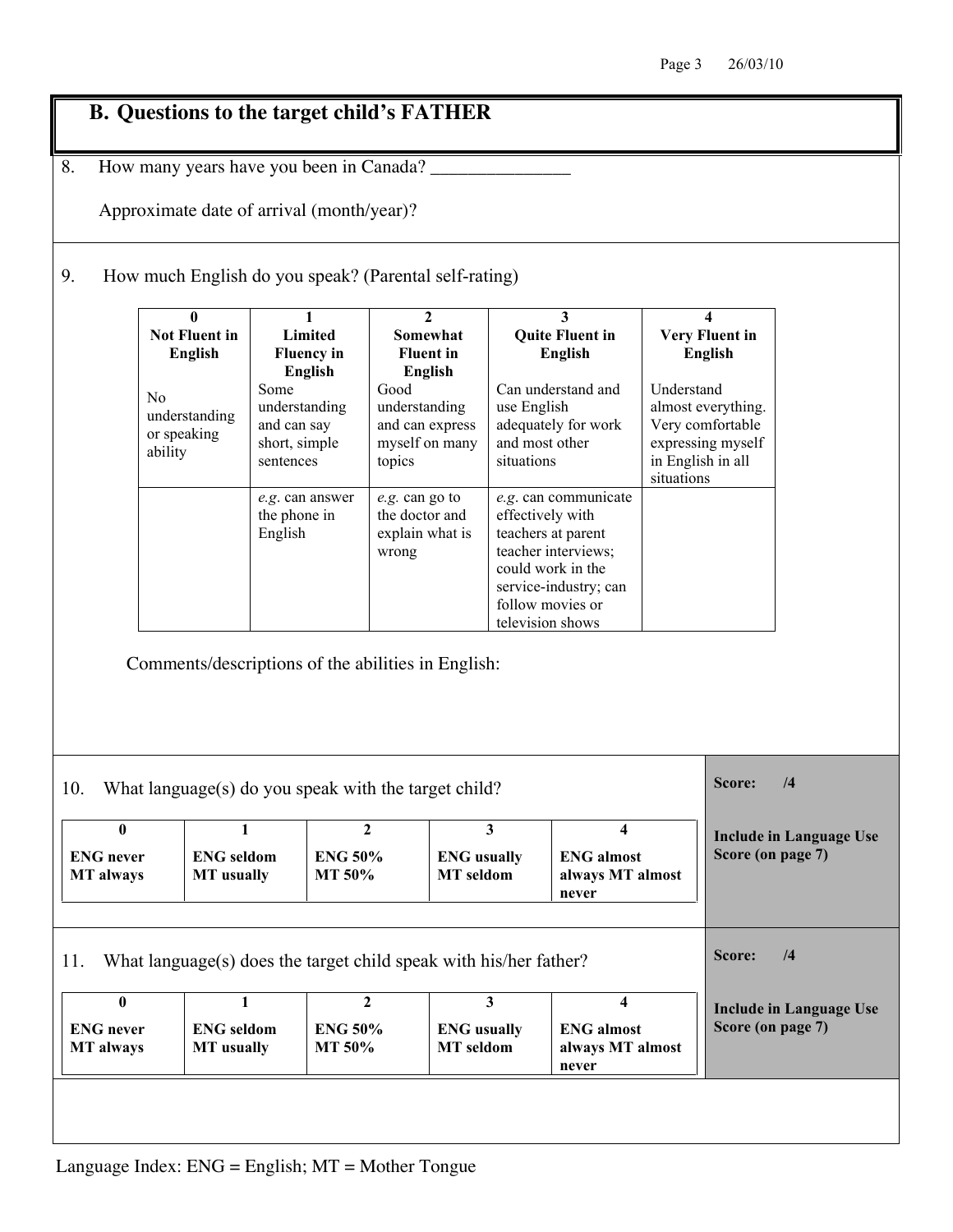|                               |                                                          |                          |                   |                                        |                         | Page 4                                                                                                 | 26/03/10                                                  |
|-------------------------------|----------------------------------------------------------|--------------------------|-------------------|----------------------------------------|-------------------------|--------------------------------------------------------------------------------------------------------|-----------------------------------------------------------|
|                               |                                                          |                          |                   |                                        |                         | 12. What language do you speak <i>most often</i> with the other people in your home?                   |                                                           |
|                               |                                                          | $\overline{\mathbf{0}}$  |                   | $\overline{\mathbf{4}}$                |                         |                                                                                                        | Score:<br>/4                                              |
|                               |                                                          | <b>Most Mother</b>       |                   | <b>Mostly English</b>                  |                         |                                                                                                        | Enter as a variable in the                                |
|                               | <b>Tongue</b>                                            |                          |                   |                                        |                         |                                                                                                        | <b>Data File</b>                                          |
| 13a.                          | Do you work outside the home?<br>Or are you a student?   |                          |                   |                                        |                         | Yes<br>No                                                                                              |                                                           |
| 13b.                          | If yes, is the language of the workplace/school English? |                          |                   |                                        |                         |                                                                                                        |                                                           |
| $\overline{\mathbf{0}}$       | $\mathbf{1}$                                             |                          | $\mathbf{2}$      |                                        | $\overline{\mathbf{3}}$ | 4                                                                                                      | Score:<br>/4                                              |
| <b>ENG</b> never<br>MT always | <b>ENG</b> seldom<br><b>MT</b> usually                   | <b>ENG 50%</b><br>MT 50% |                   | <b>ENG</b> usually<br><b>MT</b> seldom |                         | <b>ENG</b> almost<br>always MT almost<br>never                                                         |                                                           |
|                               | <b>Education</b>                                         |                          | <b>Completed?</b> |                                        |                         | 14. How many years of education do you have (in home country and in Canada)?<br><b>Years of School</b> | Please note any other<br>educational<br>experiences here: |
| Primary<br>Secondary          |                                                          |                          | Yes<br>Yes        | No<br>N <sub>o</sub>                   |                         | 6<br>6                                                                                                 |                                                           |
| College                       |                                                          |                          | Yes               | No                                     |                         | $\overline{2}$                                                                                         |                                                           |
| University - Degree           |                                                          |                          | Yes               | N <sub>o</sub>                         |                         | $\overline{4}$                                                                                         |                                                           |
| University - Master           |                                                          |                          | Yes               | N <sub>o</sub>                         |                         | $\overline{2}$                                                                                         |                                                           |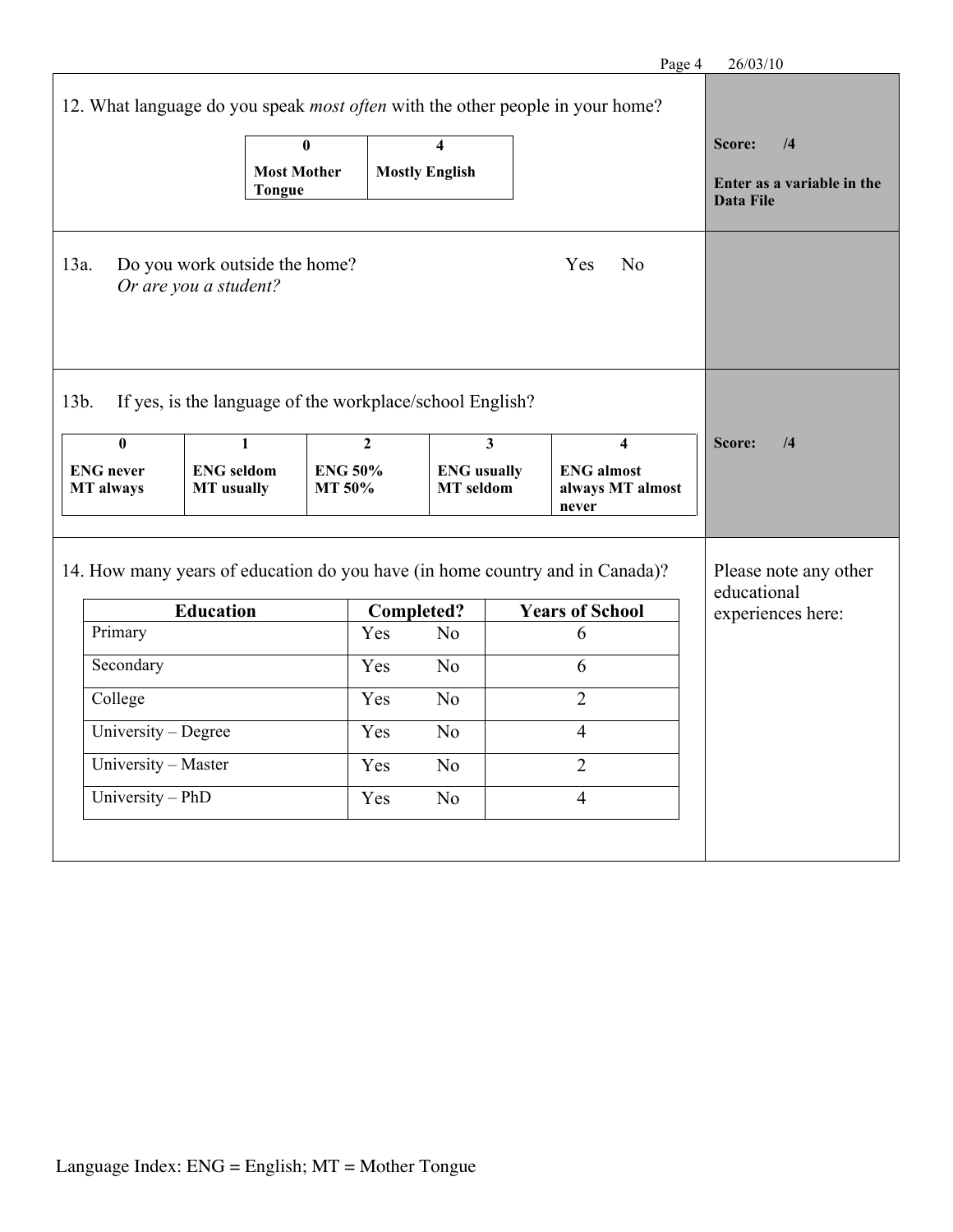|                                                                      |                                                          |                                                                                                   |                                                                                                                           | C. Questions to parents about OTHER FAMILY MEMBERS in the home                   |                                                                                                                                                                  |
|----------------------------------------------------------------------|----------------------------------------------------------|---------------------------------------------------------------------------------------------------|---------------------------------------------------------------------------------------------------------------------------|----------------------------------------------------------------------------------|------------------------------------------------------------------------------------------------------------------------------------------------------------------|
| 15a.                                                                 |                                                          |                                                                                                   | Are there other adult relatives in the home? For example, a grandmother?                                                  |                                                                                  |                                                                                                                                                                  |
|                                                                      |                                                          | Yes                                                                                               | N <sub>0</sub>                                                                                                            |                                                                                  |                                                                                                                                                                  |
| $15b$ .                                                              | If yes, how many?                                        |                                                                                                   |                                                                                                                           |                                                                                  |                                                                                                                                                                  |
|                                                                      |                                                          |                                                                                                   |                                                                                                                           |                                                                                  |                                                                                                                                                                  |
| If yes, is one of these adults the child's primary caregiver?<br>16. | If yes, proceed to question<br>17 and 18. If no, skip to |                                                                                                   |                                                                                                                           |                                                                                  |                                                                                                                                                                  |
|                                                                      |                                                          | Yes                                                                                               | N <sub>0</sub>                                                                                                            |                                                                                  | question 19.                                                                                                                                                     |
| 17.                                                                  |                                                          |                                                                                                   |                                                                                                                           | If yes, what language(s) does the primary caregiver speak with the target child? | Score:<br>/4                                                                                                                                                     |
| $\bf{0}$                                                             | $\mathbf{1}$                                             | $\overline{2}$                                                                                    | $\overline{\mathbf{3}}$                                                                                                   | 4                                                                                |                                                                                                                                                                  |
| <b>ENG</b> never<br><b>MT</b> always                                 | <b>ENG</b> seldom<br><b>MT</b> usually                   | <b>ENG 50%</b><br><b>MT 50%</b>                                                                   | <b>ENG</b> usually<br><b>MT</b> seldom                                                                                    | <b>ENG</b> almost<br>always MT almost<br>never                                   | <b>Include in Language Use</b><br>Score (on page 7)                                                                                                              |
| 18.<br>caregiver?                                                    |                                                          |                                                                                                   | If applicable, what language(s) does the target child speak with the primary                                              |                                                                                  | Score:<br>$\sqrt{4}$                                                                                                                                             |
| $\mathbf{0}$                                                         | 1                                                        | $\overline{2}$                                                                                    | $\mathbf{3}$                                                                                                              | 4                                                                                | <b>Include in Language Use</b>                                                                                                                                   |
| <b>ENG</b> never<br><b>MT</b> always                                 | <b>ENG</b> seldom<br><b>MT</b> usually                   | <b>ENG 50%</b><br>MT 50%                                                                          | <b>ENG</b> usually<br><b>MT</b> seldom                                                                                    | <b>ENG</b> almost<br>always MT almost<br>never                                   | Score (on page 7)                                                                                                                                                |
|                                                                      |                                                          |                                                                                                   |                                                                                                                           |                                                                                  |                                                                                                                                                                  |
| 19a.                                                                 |                                                          |                                                                                                   | If there are other adults in the home (who are not the primary caregiver),                                                |                                                                                  | /4<br>Score:                                                                                                                                                     |
|                                                                      |                                                          | do they regularly interact with the target child?                                                 | Yes                                                                                                                       | N <sub>o</sub>                                                                   |                                                                                                                                                                  |
| 19b.                                                                 |                                                          |                                                                                                   |                                                                                                                           | If yes, what language(s) does the adult relative(s) speak with the target child? | <b>Include in Language Use</b><br>Score (on page 7)                                                                                                              |
| $\mathbf{0}$                                                         | 1                                                        | 2                                                                                                 | 3                                                                                                                         | 4                                                                                |                                                                                                                                                                  |
| <b>ENG</b> never<br><b>MT</b> always                                 | <b>ENG</b> seldom<br><b>MT</b> usually                   | <b>ENG 50%</b><br>MT 50%                                                                          | <b>ENG</b> usually<br><b>MT</b> seldom                                                                                    | <b>ENG</b> almost<br>always MT almost<br>never                                   | If there is more than one<br>adult in this category,<br>record a value for each<br>adult.                                                                        |
| 20.<br>$\bf{0}$<br><b>ENG</b> never<br><b>MT</b> always              | 1<br><b>ENG</b> seldom<br><b>MT</b> usually              | relative(s) (who are not the primary care giver)?<br>$\boldsymbol{2}$<br><b>ENG 50%</b><br>MT 50% | If applicable, what language(s) does the target child speak with the adult<br>3<br><b>ENG</b> usually<br><b>MT</b> seldom | 4<br><b>ENG</b> almost<br>always MT almost<br>never                              | Score:<br>/4<br><b>Include in Language Use</b><br>Score (on page 7)<br>If there is more than one<br>adult in this category,<br>record a value for each<br>adult. |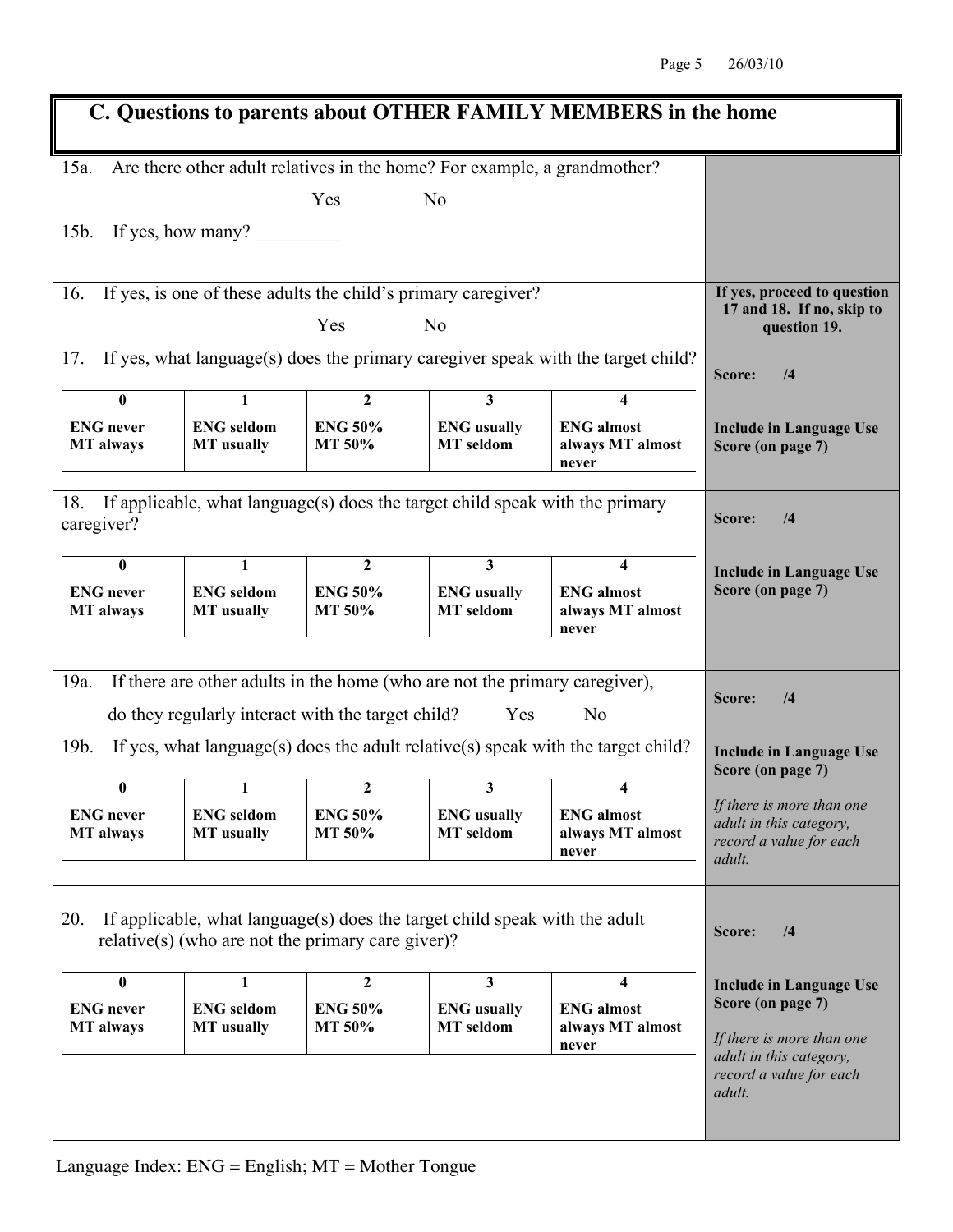| 26/03/10             |
|----------------------|
|                      |
|                      |
|                      |
|                      |
|                      |
| Score:<br>/4         |
|                      |
|                      |
|                      |
| Score:<br>/4         |
|                      |
|                      |
|                      |
|                      |
| Score:<br>/4         |
|                      |
|                      |
| Score:<br>$\sqrt{4}$ |
|                      |
|                      |
|                      |
|                      |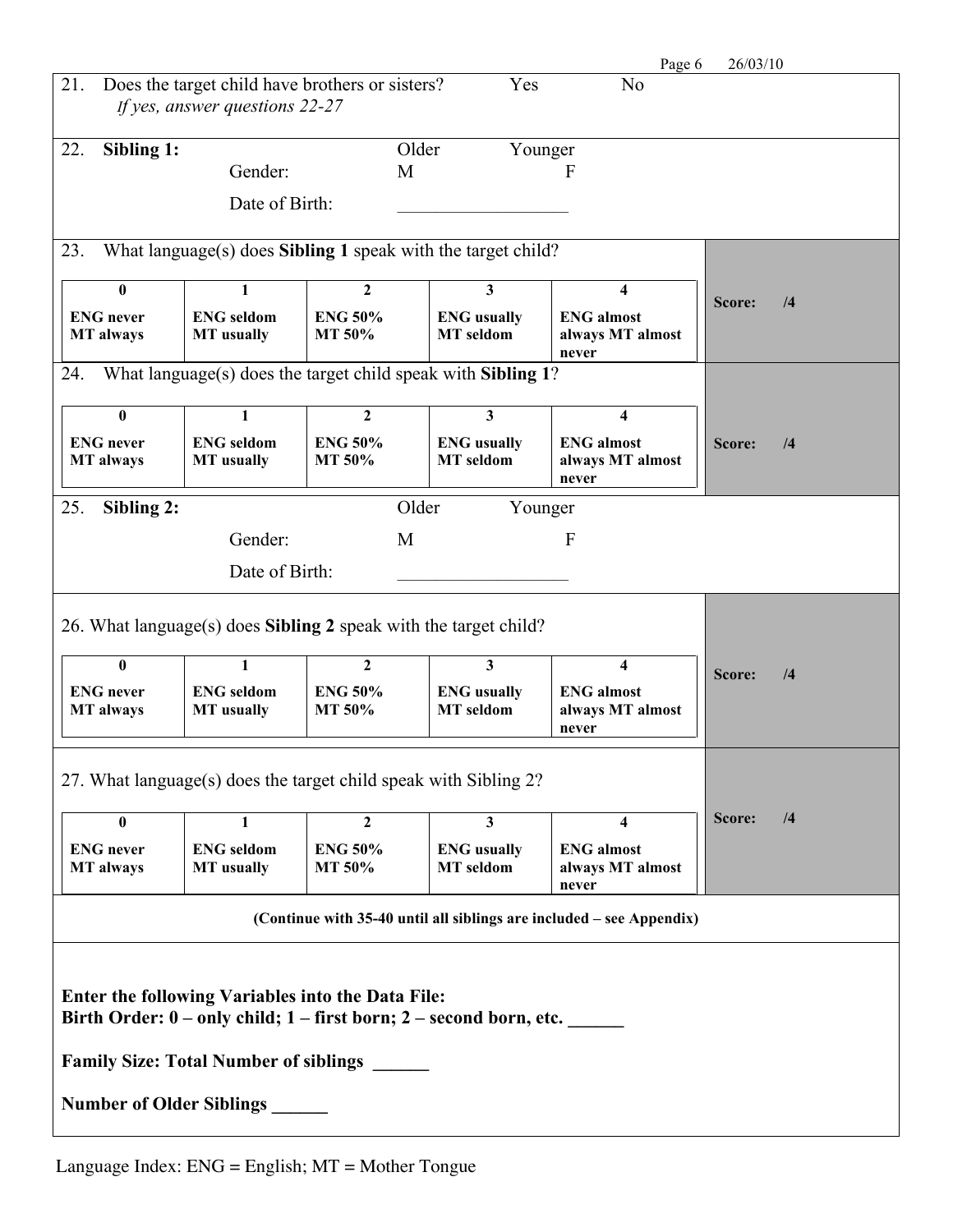### **Language Use in the Home:**

**NOTE:** Higher scores (greater than 0.5) indicate more of a shift towards English use in the home. Lower scores (less than 0.5) indicate maintenance of the Mother Tongue.

|                                         | <b>SCORE</b> | <b>EXAMPLE</b> |                                  | <b>SCORE</b> | <b>EXAMPLE</b>  |
|-----------------------------------------|--------------|----------------|----------------------------------|--------------|-----------------|
| Mother to Child                         |              |                | Child to Mother                  |              |                 |
| (Question 3)                            |              | $\mathbf{I}$   | (Question 4)                     |              | $\overline{3}$  |
| Father to Child                         |              |                | Child to Father                  |              |                 |
| (Question 10)                           |              | $\mathbf{l}$   | (Question 11)                    |              | $\overline{3}$  |
| Other Adult to Child                    |              |                | Child to Other Adult             |              |                 |
| (Primary Caregiver)                     |              | $N\mathcal{A}$ | (Primary Caregiver)              |              | $N\mathcal{A}$  |
| (Question 17)                           |              |                | (Question 18)                    |              |                 |
| Other Adult to Child *                  |              |                | Child to Other Adult *           |              |                 |
| (not Primary                            |              | $N\mathcal{A}$ | (not Primary Caregiver)          |              | $N \mathcal{A}$ |
| Caregiver)                              |              |                | (Question 20)                    |              |                 |
| (Question 19b)<br>Sibling 1 to Child ** |              |                | Child to Sibling 1 **            |              |                 |
| (Question 23)                           |              | 3              | (Question 24)                    |              | 4               |
|                                         |              |                |                                  |              |                 |
| Sibling 2 to Child **                   |              |                | Child to Sibling 2 <sup>**</sup> |              |                 |
| (Question 26)                           |              | $N\mathcal{A}$ | (Question 27)                    |              | $N\mathcal{A}$  |
| <b>Additional Sibling(s)</b>            |              |                | Child to Additional              |              |                 |
| to Child **/***                         |              | $N\mathcal{A}$ | Sibling(s) **/***                |              | $N\hat{A}$      |
| (Appendix)                              |              |                | (Appendix)                       |              |                 |
| <b>TOTAL:</b>                           |              |                | <b>TOTAL:</b>                    |              |                 |
| <b>Sum of scores</b>                    |              | 5/12           | <b>Sum of scores</b>             |              | 10/12           |
| Number of scores x 4                    |              |                | Number of scores x 4             |              |                 |
|                                         |              |                |                                  |              |                 |



**<sup>\*</sup>** *include a score for each additional adult*

*\*\* do not include siblings who are less than 2 years of age.*

**\*\*\*** *include a score for each additional sibling*

Language Index: ENG = English; MT = Mother Tongue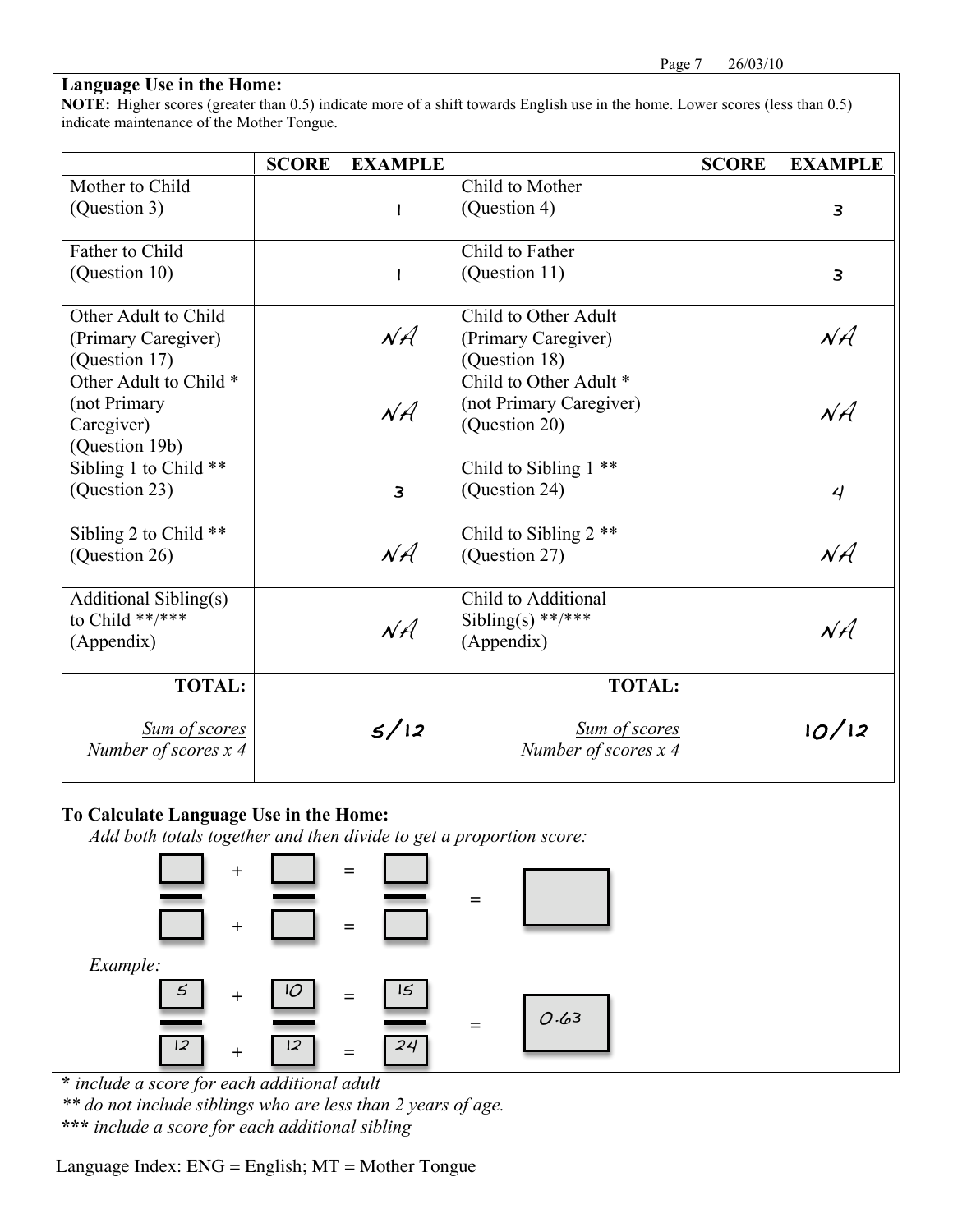|                                                                                                                                                                                                                                                                                                                                     | D. Questions to parents about the TARGET CHILD                                                                                                                                                                                                                                                                                                                                                        |      |                                        |      |                                                                                                                               |  |  |  |  |
|-------------------------------------------------------------------------------------------------------------------------------------------------------------------------------------------------------------------------------------------------------------------------------------------------------------------------------------|-------------------------------------------------------------------------------------------------------------------------------------------------------------------------------------------------------------------------------------------------------------------------------------------------------------------------------------------------------------------------------------------------------|------|----------------------------------------|------|-------------------------------------------------------------------------------------------------------------------------------|--|--|--|--|
| 28.                                                                                                                                                                                                                                                                                                                                 | What school does the target child currently attend?                                                                                                                                                                                                                                                                                                                                                   |      |                                        |      |                                                                                                                               |  |  |  |  |
|                                                                                                                                                                                                                                                                                                                                     | Does the target child currently go to a daycare or have a babysitter?                                                                                                                                                                                                                                                                                                                                 |      |                                        |      |                                                                                                                               |  |  |  |  |
| How much English exposure does your child receive each day?<br>Here are some possible places your child might receive English input. You can indicate more than one.<br>Indicate what languages are spoken at the babysitter's, daycare, and/or school.<br>Language?                                                                |                                                                                                                                                                                                                                                                                                                                                                                                       |      |                                        |      |                                                                                                                               |  |  |  |  |
| preschool/daycare/babysitter full-time<br>preschool/daycare/babysitter part-time<br>hours per week?<br>after or before school child care<br>hours per week?<br>junior or senior kindergarten:<br>half day full day                                                                                                                  |                                                                                                                                                                                                                                                                                                                                                                                                       |      |                                        |      |                                                                                                                               |  |  |  |  |
| proportion of English the child hears each day, outside of the home. The examples below are meant as<br>guidelines only):                                                                                                                                                                                                           |                                                                                                                                                                                                                                                                                                                                                                                                       |      |                                        |      | This scale is meant to quantify the above information, please circle the most appropriate value (to represent the             |  |  |  |  |
| 0.00                                                                                                                                                                                                                                                                                                                                | 0.25                                                                                                                                                                                                                                                                                                                                                                                                  | 0.50 |                                        | 0.75 | 1.00                                                                                                                          |  |  |  |  |
| e.g. The child is<br>enrolled in a full-day<br>program where 100%<br>of the school is not in<br>English, e.g., first<br>language or French<br>immersion                                                                                                                                                                             | e.g. The child is<br>e.g. The child is enrolled<br>Use as<br>e.g. The child is enrolled in<br>enrolled in a<br>in a bilingual Grade 1<br>English-only Grade 1<br>appropriate<br>bilingual half-day<br>program or in an<br>program or an English-<br>Kindergarten<br>English-only half-day<br>only Kindergarten program<br>and then goes to daycare<br>Kindergarten program<br>program<br>(in English) |      |                                        |      |                                                                                                                               |  |  |  |  |
| 29. At what age did the target child start receiving consistent and significant exposure to English?                                                                                                                                                                                                                                | part-time. English-language school of any kind counts as consistent and significant exposure.                                                                                                                                                                                                                                                                                                         |      |                                        |      | $consistent$ and significant = English-language daycare or babysitter full-time or at least three days per week or equivalent |  |  |  |  |
| $Age =$                                                                                                                                                                                                                                                                                                                             | Date of entry into program (month/year) =                                                                                                                                                                                                                                                                                                                                                             |      |                                        |      |                                                                                                                               |  |  |  |  |
| <b>Age of Exposure</b>                                                                                                                                                                                                                                                                                                              |                                                                                                                                                                                                                                                                                                                                                                                                       |      | <b>Months of Exposure</b>              |      |                                                                                                                               |  |  |  |  |
| Date of Exposure                                                                                                                                                                                                                                                                                                                    | Month<br>Year                                                                                                                                                                                                                                                                                                                                                                                         | Day  | (1) Convert Age of Exposure to Months: |      |                                                                                                                               |  |  |  |  |
| Date of Birth                                                                                                                                                                                                                                                                                                                       |                                                                                                                                                                                                                                                                                                                                                                                                       |      |                                        |      | (2) Convert Age at Test to Months (page 1):                                                                                   |  |  |  |  |
| Age of Exposure                                                                                                                                                                                                                                                                                                                     |                                                                                                                                                                                                                                                                                                                                                                                                       |      |                                        |      |                                                                                                                               |  |  |  |  |
|                                                                                                                                                                                                                                                                                                                                     | $(3)$ Subtract: Age at Test – Age of Exposure<br>Additional Information:                                                                                                                                                                                                                                                                                                                              |      |                                        |      |                                                                                                                               |  |  |  |  |
| Please note any interruptions to the target child's exposure to English (e.g. an extended trip to the home<br>more, adjust their months of exposure accordingly. For children who had very little exposure to English<br>before the interruption (e.g. less than 6 months), calculate their Age of Exposure from their return to an |                                                                                                                                                                                                                                                                                                                                                                                                       |      |                                        |      | country where the child did not receive English input). For children with interrupted periods of 6 months or                  |  |  |  |  |

*English-speaking environment.* 

Language Index: ENG = English; MT = Mother Tongue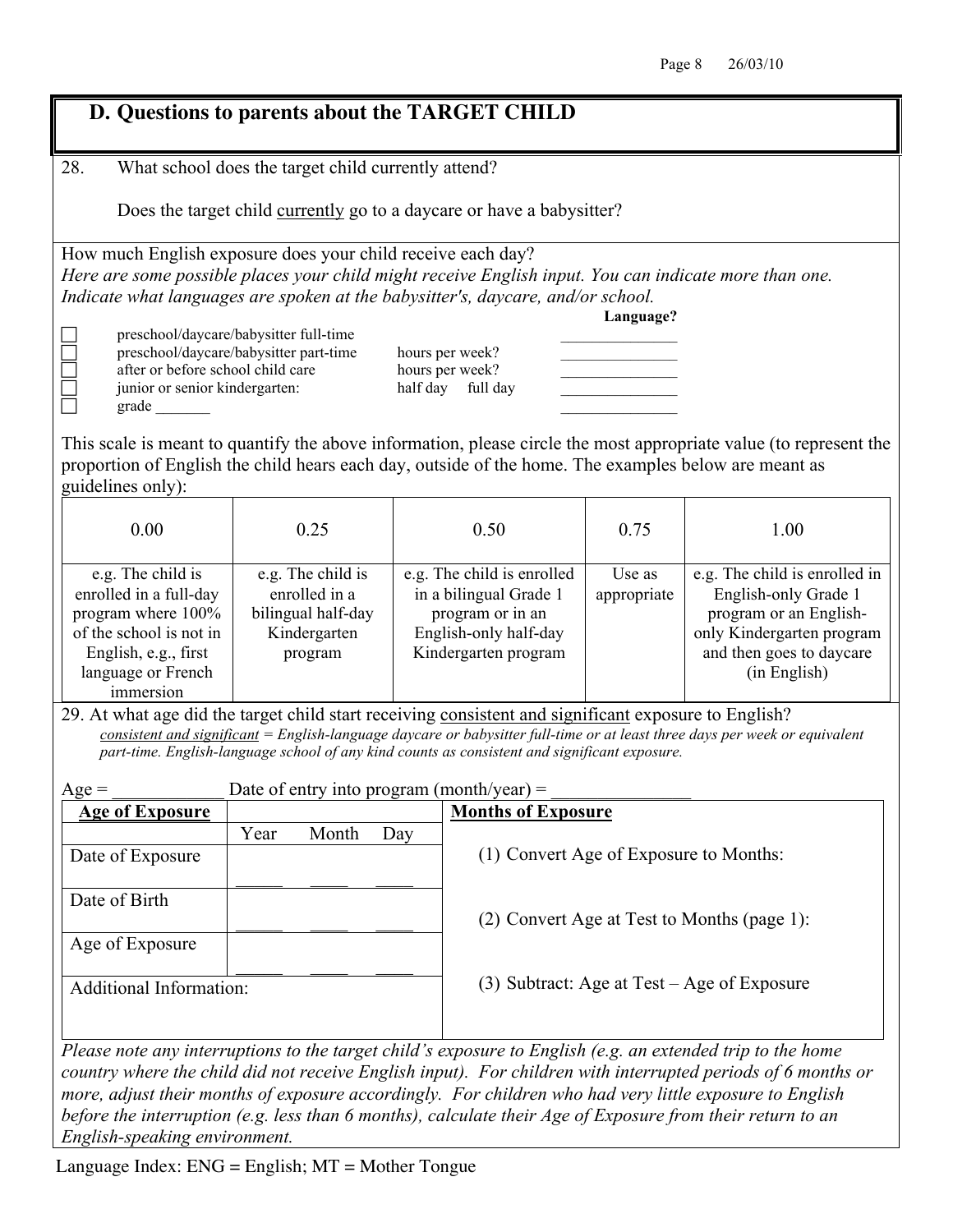#### 30. What literacy and other language activities does the target child do each week? (Please circle all that apply)

*Reading: includes having books read to them/looking at books. Most younger children will not know how to read themselves.* 

*Computer: includes internet, games, storybooks on CD-ROMs, etc. (include only those computer activities that involve language*

*Movies: video or DVD (on computer or television) Extra-curricular: outside of school*

|                             |                                | <b>ENGLISH</b> |        | <b>MOTHER TONGUE</b> |          |        |  |
|-----------------------------|--------------------------------|----------------|--------|----------------------|----------|--------|--|
| <b>Activities</b>           | at least<br>almost<br>everyday |                |        | everyday             | at least | almost |  |
|                             |                                | once a         | never/ |                      | once a   | never/ |  |
|                             |                                | week           | never  |                      | week     | never  |  |
| a. Reads books or magazines |                                |                |        |                      |          |        |  |
| b. Uses a computer          |                                |                |        |                      |          |        |  |
| c. Watches TV or movies     |                                |                |        |                      |          |        |  |
| d. Storytelling             |                                |                |        |                      |          |        |  |
| e. Singing Songs            |                                |                |        |                      |          |        |  |
| <b>TOTAL</b> (by column):   |                                |                |        |                      |          |        |  |
| <b>TOTAL</b> (by Language): |                                |                |        |                      |          |        |  |

Comments on Activities:

(Please note what type of storytelling the child does. For example, does the child come home from school and relay the day's events? Or does the child tell fictional stories? If the child tells fictional stories, does he/she use picture books when telling the story?)

31a. What literacy and other language activities (that relate specifically to the MT) does the target child do each week? For example, a weekend language school in the MT or religious services. How often: *4 = Child is registered in a full-time bilingual program at school (e.g. Grade 1) 3 = Child is registered in a part-time bilingual program at (e.g. Kindergarten) 2 = Child attends mother tongue classes outside of school (more than one day/week) 1 = Child attends mother tongue classes outside of school (once a week) 0 =Child receives little or no formal instruction in his/her mother tongue MT score: /4*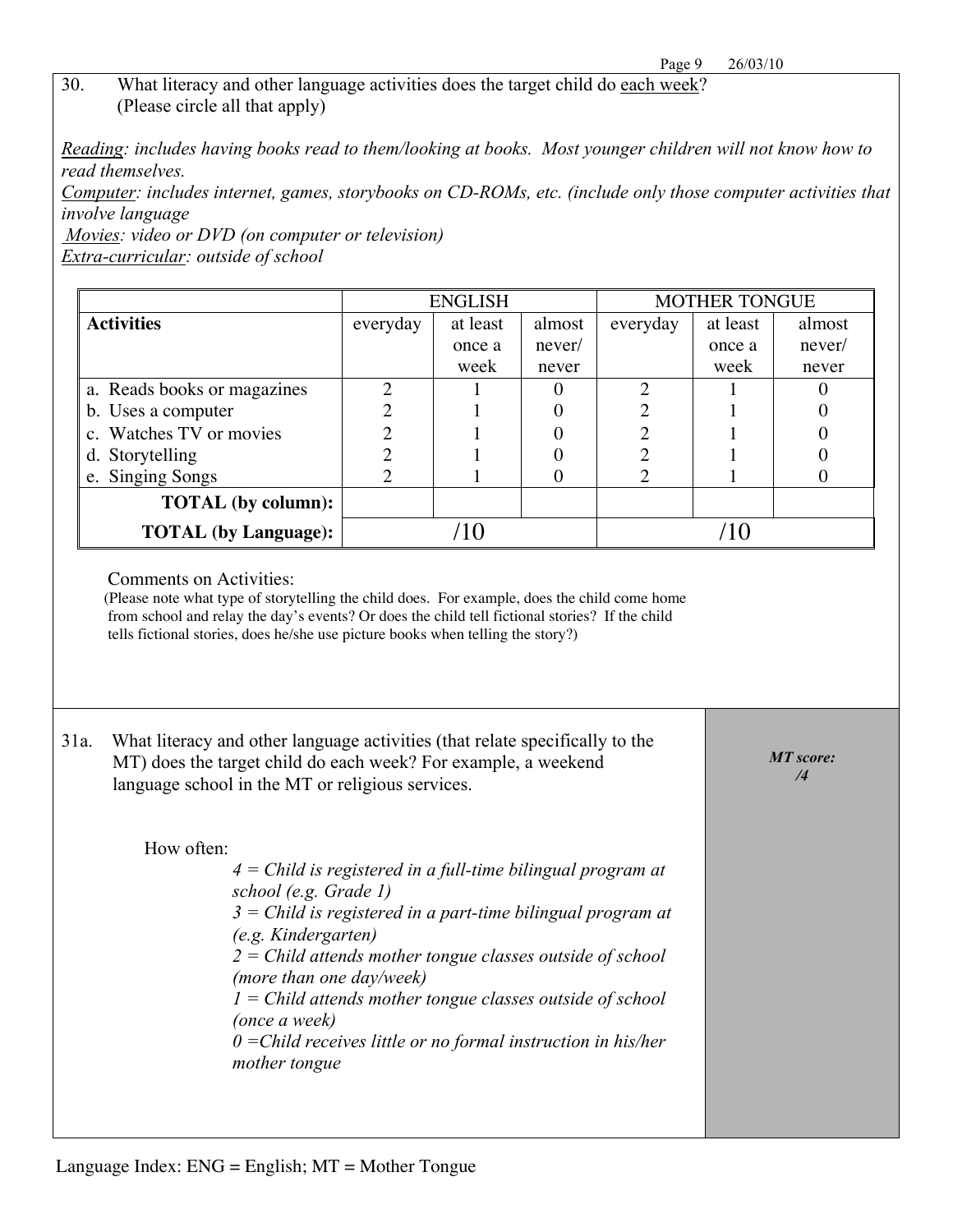|                                                             |                                        |                                 |                |                                        |                           | Page 10                                                                       | 26/03/10                                                                                                                             |
|-------------------------------------------------------------|----------------------------------------|---------------------------------|----------------|----------------------------------------|---------------------------|-------------------------------------------------------------------------------|--------------------------------------------------------------------------------------------------------------------------------------|
| 31b. Does you child attend any extra-curricular activities? | <b>ENG Score:</b>                      |                                 |                |                                        |                           |                                                                               |                                                                                                                                      |
|                                                             |                                        |                                 | every<br>day   | At least<br>once a<br>week             | almost<br>never/<br>never |                                                                               | /2                                                                                                                                   |
|                                                             | English:                               |                                 | $\overline{2}$ |                                        | $\theta$                  |                                                                               | <b>MT Score:</b>                                                                                                                     |
|                                                             | Mother Tongue:                         |                                 | $\overline{2}$ |                                        | $\theta$                  |                                                                               | /2                                                                                                                                   |
| 32.<br>with regularly?                                      |                                        |                                 |                |                                        |                           | What are the languages spoken between your child and the friends he/she plays | <b>ENG Score:</b><br>4. ENG always<br>3. ENG usually<br>2. ENG 50%<br>1. ENG seldom                                                  |
| $\mathbf{0}$                                                |                                        |                                 | $\mathbf{2}$   |                                        | 3                         | $\overline{\mathbf{4}}$                                                       | $0.$ ENG never                                                                                                                       |
| <b>ENG</b> never<br><b>MT</b> always                        | <b>ENG</b> seldom<br><b>MT</b> usually | <b>ENG 50%</b><br><b>MT 50%</b> |                | <b>ENG</b> usually<br><b>MT</b> seldom |                           | <b>ENG</b> almost<br>always MT almost<br>never                                | <b>ENG Score:</b> /4<br><b>MT</b> score:                                                                                             |
|                                                             |                                        |                                 |                |                                        |                           |                                                                               | <b>REVERSE SCALE</b><br>4. MT always<br>3. MT usually<br>2. MT 50%<br>1. MT seldom<br>$0. MT$ almost never<br><b>MT</b> Score:<br>/4 |

# **Calculating Richness Scores**:

*Sum the numerators and denominators for each score and then divide the resulting fraction to generate the Richness Scores.* 

| <b>English Richness Score</b> |                |               | <b>Mother Tongue Richness Score</b> |  |  |
|-------------------------------|----------------|---------------|-------------------------------------|--|--|
| Question 30                   | 10             | Question 30   | 10                                  |  |  |
| Question 31b                  | 2              | Question 31a  | 4                                   |  |  |
| Question 32                   | $\overline{4}$ | Question 31b  | $\overline{2}$                      |  |  |
|                               |                | Question 32   | 4                                   |  |  |
| <b>Total:</b>                 | 16             | <b>Total:</b> | 20                                  |  |  |